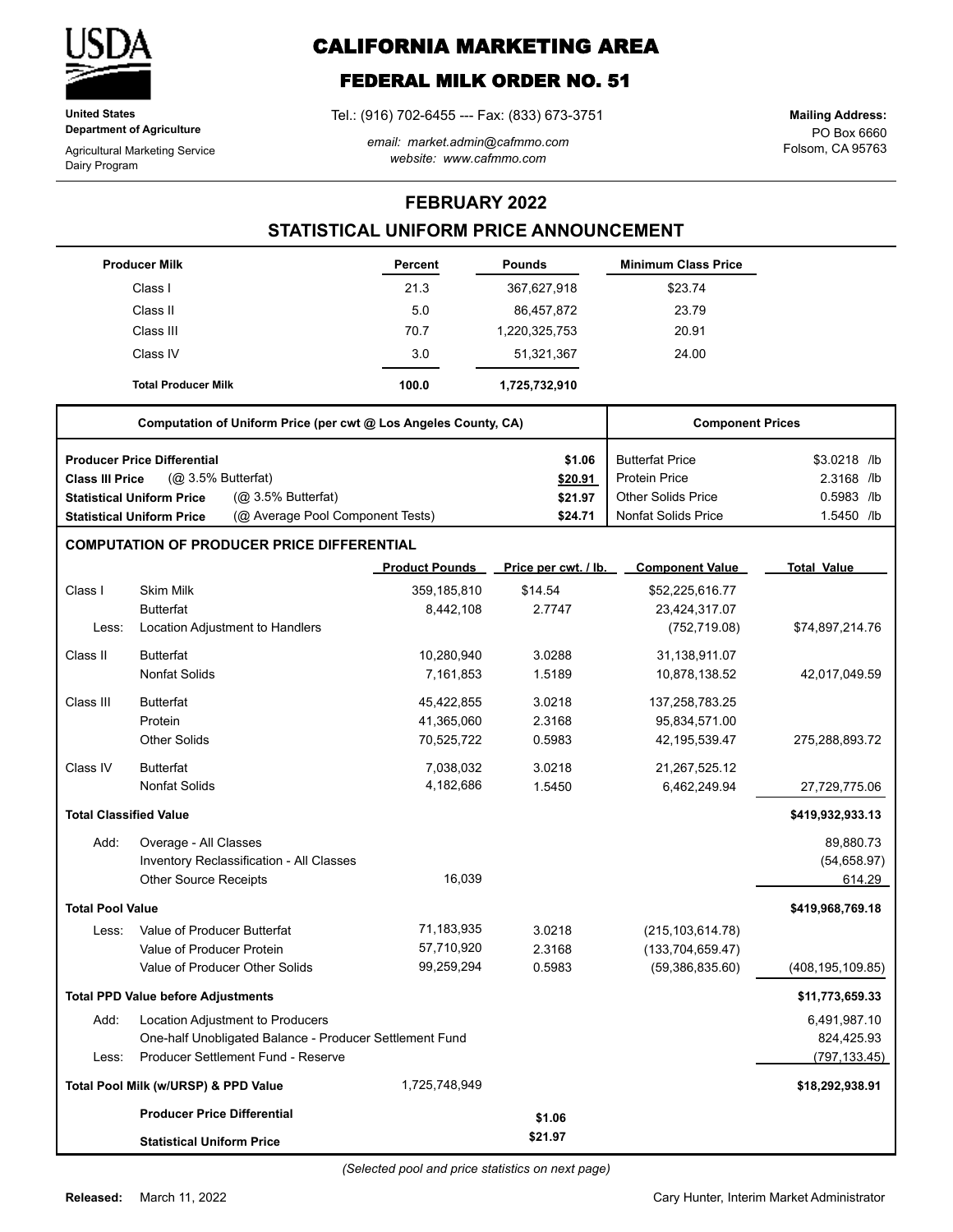# **CALIFORNIA MARKETING AREA**

### **FEDERAL MILK ORDER NO. 51**

| <b>Payment Schedule</b>                                      |                      |  |
|--------------------------------------------------------------|----------------------|--|
| <b>Payment Dates for the Month of:</b>                       | <b>FEBRUARY 2022</b> |  |
| Payment TO the Producer Settlement Fund due on:              | March 16, 2022       |  |
| Payments FROM the Producer Settlement Fund made on:          | March 18, 2022       |  |
| Final payments TO a Cooperative Association must be made on: | March 18, 2022       |  |
| Final payments to Producers must be RECEIVED by:             | March 21, 2022       |  |
|                                                              |                      |  |

#### **Producer Price Differential and Statistical Uniform Price, by Zone Differential**

|                     | Zone<br>1/<br><b>Differential</b> | <b>Adjustment</b> | Producer<br><b>Price</b><br><b>Differential</b> | <b>Statistical</b><br><b>Uniform</b><br><b>Price</b> | 2/ |
|---------------------|-----------------------------------|-------------------|-------------------------------------------------|------------------------------------------------------|----|
|                     |                                   |                   | dollars per hundredweight                       |                                                      |    |
| As Announced:       | 2.10                              | 0.00              | 1.06                                            | 21.97                                                |    |
| <b>Other Zones:</b> | 2.00                              | (0.10)            | 0.96                                            | 21.87                                                |    |
|                     | 1.80                              | (0.30)            | 0.76                                            | 21.67                                                |    |
|                     | 1.70                              | (0.40)            | 0.66                                            | 21.57                                                |    |
|                     | 1.60                              | (0.50)            | 0.56                                            | 21.47                                                |    |

Differentials listed apply to zones included in the California Marketing Area. Outside of this area, differentials may be above or below this range. Differentials apply on a county basis. 1/

2/ Prices at 3.5 percent butterfat, 2.99 percent protein, and 5.69 percent other solids.

#### **Producer Milk Received by Component Pounds**

| <b>Producer Milk Receipts</b> | <b>Skim</b>   | <b>Butterfat</b> | Protein<br><b>Pounds</b> | <b>Other Solids</b> | <b>Nonfat Solids</b> |
|-------------------------------|---------------|------------------|--------------------------|---------------------|----------------------|
| Class I                       | 359,185,810   | 8.442.108        | 12.216.899               | 21.517.994          | 33,734,893           |
| Class II                      | 76,176,932    | 10,280,940       | 2,601,298                | 4,560,555           | 7,161,853            |
| Class III                     | 1,174,902,898 | 45.422.855       | 41,365,060               | 70,525,722          | 111,890,782          |
| Class IV                      | 44,283,335    | 7,038,032        | 1,527,663                | 2,655,023           | 4,182,686            |
| <b>Total Producer Milk</b>    | 1,654,548,975 | 71,183,935       | 57,710,920               | 99,259,294          | 156,970,214          |

#### **Selected Pool Statistics**

| Est Class I Percentages |               | Average test of producer receipts: |        |
|-------------------------|---------------|------------------------------------|--------|
| Skim                    | 24.55<br>$\%$ | <b>Butterfat</b>                   | 4.12 % |
| <b>Butterfat</b>        | 14.01<br>%    | Protein                            | 3.34 % |
|                         |               | <b>Other Solids</b>                | 5.75 % |

#### **Administrative Assessment and Marketing Service Deduction**

| § 1000.85 - Assessment for order administration | \$0,030 per hundredweight |
|-------------------------------------------------|---------------------------|
| § 1000.86 - Deduction for marketing services    | \$0.040 per hundredweight |